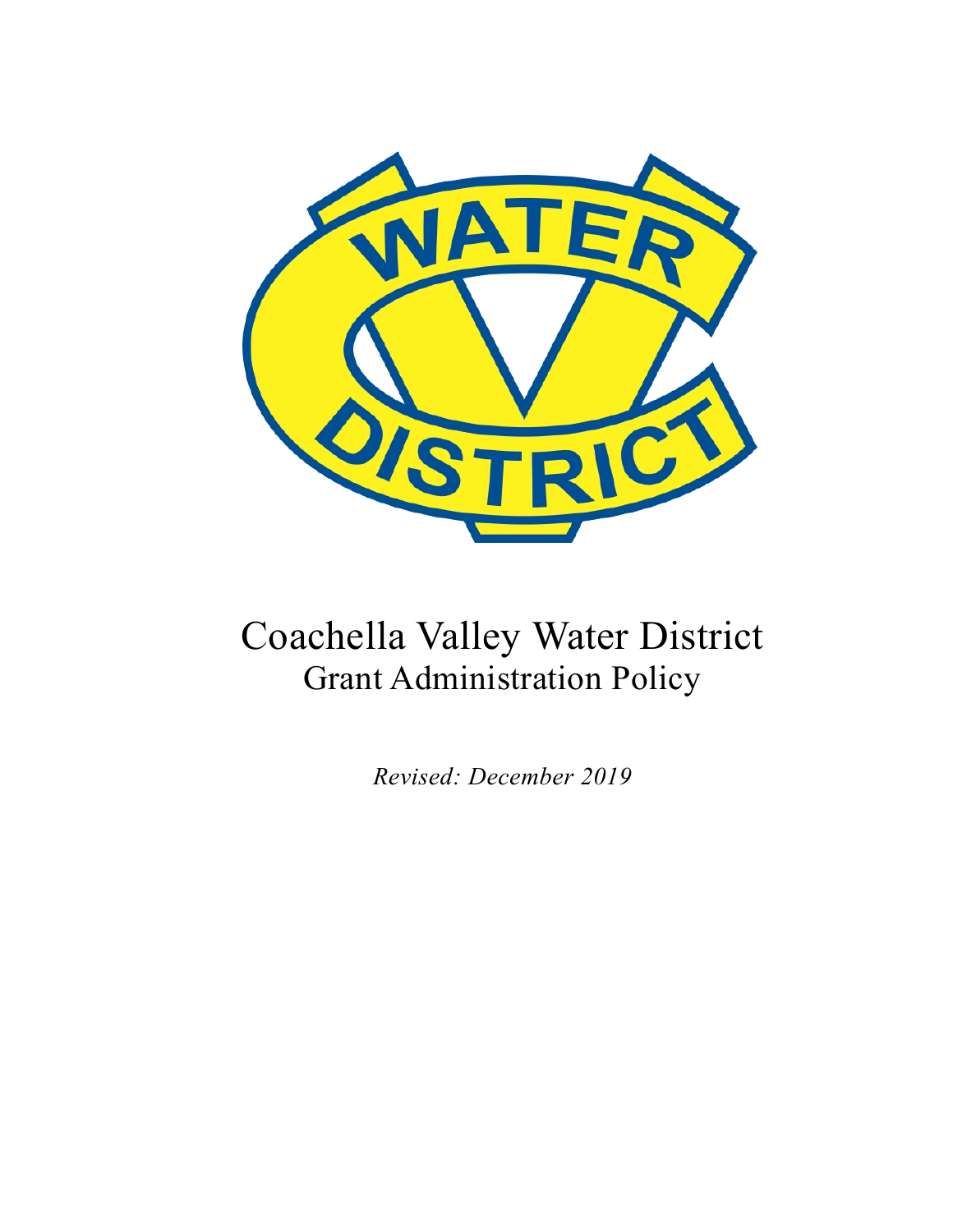It is the objective of the Coachella Valley Water District to seek grant funding opportunities that add to the District's financial resources, which can help provide quality capital improvements for District ratepayers.

Grants should be pursued only when sufficient staff resources are available to effectively administer the program in compliance with grant requirements, successfully perform the grant work scope, and sufficient matching funds are reasonably available.

The minimum dollar amount for the solicitation of capital grant funding is \$500,000 unless there are minimal administrative tasks imposed on the District by the grantor. The minimum dollar amount for the solicitation of noncapital grant funding is \$50,000 unless there are minimal administrative tasks imposed on the District by the grantor.

Programs and projects proposed for grant funding should be those that are consistent with the District's goals, objectives, and priorities.

# **1. APPLICABLE REGULATIONS**

CVWD personnel must adhere to the following state and federal regulations as well as CVWD's Purchasing Policy for all procurement under a federal or state award (it is more stringent than 2CFR Part 200), during implementation of a grant.

*a. OMB, Uniform Administrative Requirements, Cost Principles, and Audit Requirements for Federal Awards (2 CFR Part 200)*

# *b. Federal Funding Accountability and Transparency Act (FFATA)*

On September 26, 2006, FFATA was signed into law. To support this Act, the FFATA has created an online reporting system that requires prime contract awardees to report their awarded sub-contracts. Current recipients are required to keep their DUNS number and SAM registration up-to-date. The Finance Department Administrative Assistant updates CVWD's SAM registration annually.

*c. Federal Debarment and Suspension*

Executive Order 12549 established a government-wide system of accountability that was meant to curb waste, fraud, and abuse in the spending of federal program dollars. This order requires Federal financial assistance recipients to ensure that grant assistance monies are not paid to contractors that are debarred, suspended, or otherwise excluded from participating in Federal programs.

*As a recipient of grant funding, CVWD will ensure that there is a process in place to check the status of any vendor or subcontractor before engaging that vendor or*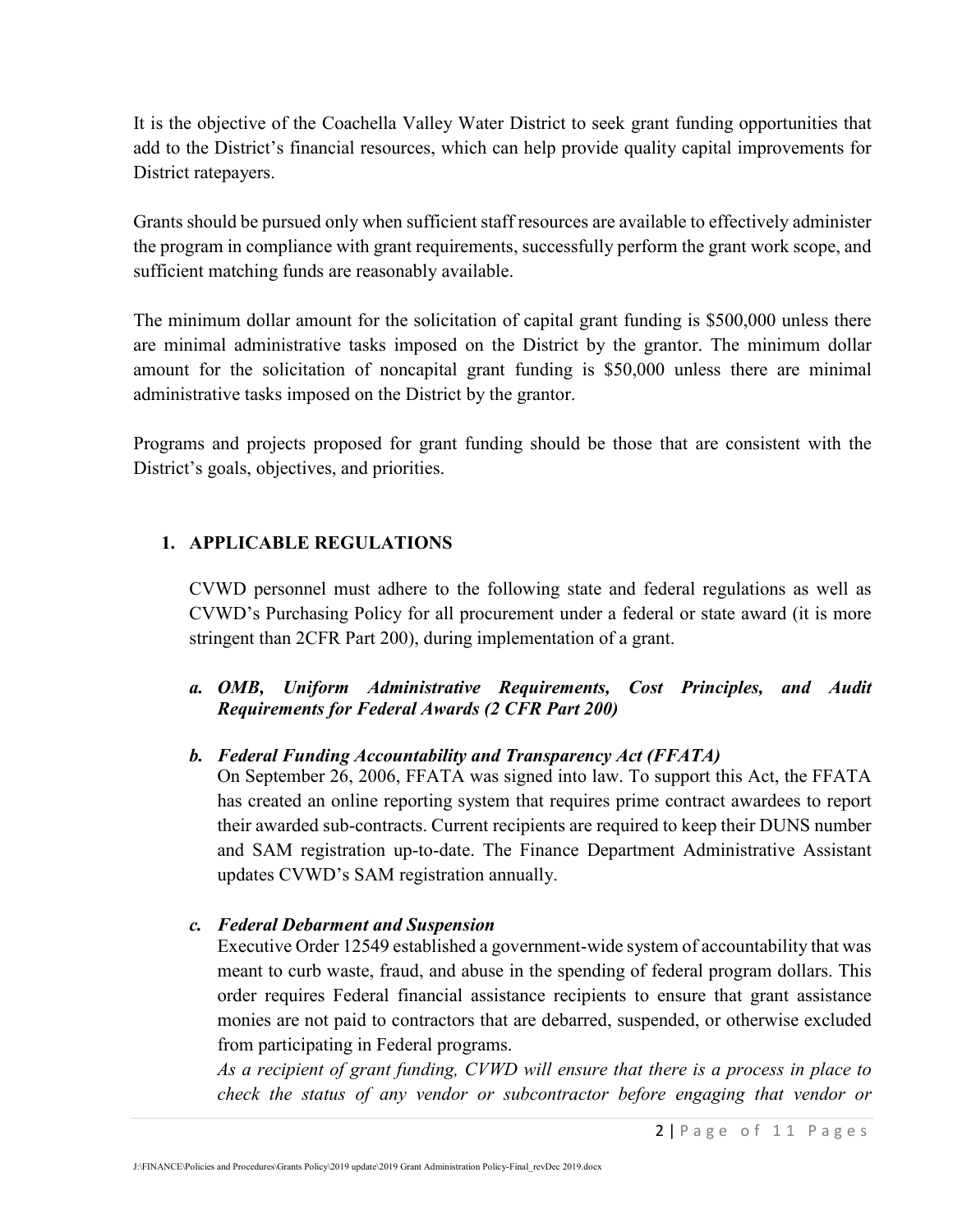*subcontractor for services. Either the Engineering Department staff or Purchasing Division staff will complete this. Engineering Department staff will be responsible for vetting contracts executed by their department. The Purchasing Division will be responsible for vetting contracts executed by their division. CVWD staff will check the Excluded Parties List (EPL), which can be found at [www.sam.gov,](http://www.sam.gov/) before executing any grant-funded agreements with vendors or subcontractors.*

## *d. State of California Department of Industrial Relations*

The Public Works Projects Registration (Form PWC 100) should be completed by the awarding body. The completion and the submission of this form will fulfill the required public works project award notification as required by Labor Code sec. 1773.3 and 8 Cal. Code Reg. sec. 16451(a). *Either the Engineering Department staff or Purchasing Division staff will complete this. Engineering Department staff will be responsible for contracts executed by their department. The Purchasing Division will be responsible for contracts executed by their division.*

## **2. GRANT ADMINISTRATION OVERSIGHT COMMITTEE**

A Grants Administration Oversite Committee (Committee) will be established. This is considered a Government Finance Officers Association (GFOA) Best Practice. The Committee will consist of the:

- Director of Finance (or designee)
- ❖ Director of Engineering (or designee)
- ❖ Director of Communications (or designee)
- Water Resources Manager (or designee) IRWMG Representative
- Engineering Project Manager or Environmental Services Supervisor
- Subject Matter Experts (such as Environmental, Legal, Right-of-Way, etc.)
- Controller Single Audits (Federal) / State Audits / Annual Financial Audits
- Budget and Grants Manager Finance Project Manager
- $\div$  Financial Analysts Grant Billings
- $\div$  Senior Accountant Accounting for Grant Revenues and Expenses

The Budget and Grants Manager will serve as the Committee Chair.

Additional members may be added as necessary depending on the grant opportunities under review. The committee will review all grant opportunities before application to determine if the grant is in the best interest of the District. Once a grant award is received, the Committee will once again review the grant to determine if circumstances have changed for the District and if so, if the grant is to be accepted, renewed, continued or declined. The Committee will meet monthly.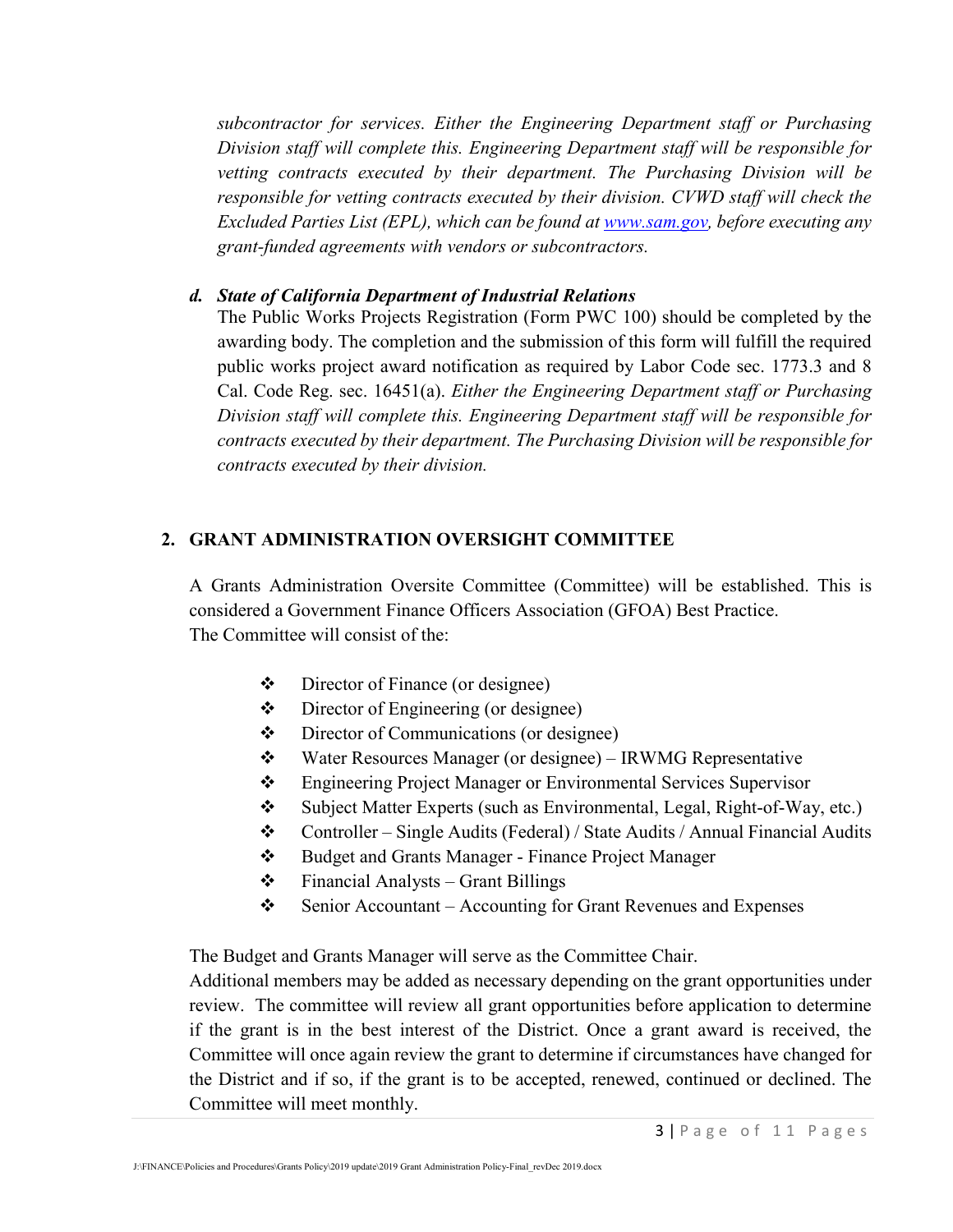#### **3. CVWD GRANT ROLES AND RESPONSIBILITIES**

Each CVWD grant application will designate the Budget and Grants Manager, or designee, as the Finance Project Manager. Grant administration will be coordinated by the Finance Project Manager. This designated staff member will be tasked with day-to-day management and oversight of the grant as laid out in the funded work plan. Furthermore, they are responsible for ensuring that grant deliverables are met in the time outlined in the approved work plan.

#### *a. The rolls and responsibilities of the Budget and Financing Group are as follows:*

- i. Inform the Grant Administration Oversight Committee (Oversight Committee) about available grant funding for CVWD project(s). Provide a summary of key facts about the grant program and how it relates to the particular project(s) and the benefits it will provide to the District and the District's customers.
- ii. Once the grant application has received approval from the Committee, the Finance Project Manager then submits a request to the Board of Directors for approval to apply for the grant.
- iii. If the Board approves the grant application, the Finance Project Manager has the CVWD Authorizing Official, the General Manager (or designee), sign the application and submits it to the appropriate grantor agency.
- iv. The Finance Project Manager has the CVWD Authorizing Official, the General Manager (or designee), execute the grant agreement and submits it to the appropriate grantor agency.
- v. Once the Finance Project Manager receives a fully executed copy of the grant agreement, a copy of the grant agreement is given to everyone on the Oversight Committee within seven business days of receipt, as well as sending a copy to Records Management.
- vi. Be responsible for federal and state sub-award management and monitoring:
	- 1. Mandatory steps (2 CFR 200.331(d) and (f))
	- 2. Discretionary steps (2 CFR 200.331(e))
- vii. Develop an internal process to provide for continuous review and evaluation of the grant work plan throughout the span of the grant project.
- viii. Create and submit to the grantor agency all required narrative reports.
- ix. Prepare an abstract, including the key terms and due dates of the grant; file this abstract in the grant file, on the Network drive or SharePoint and in Filenet.
- x. Create and submit all reimbursement/drawdown requests to grantor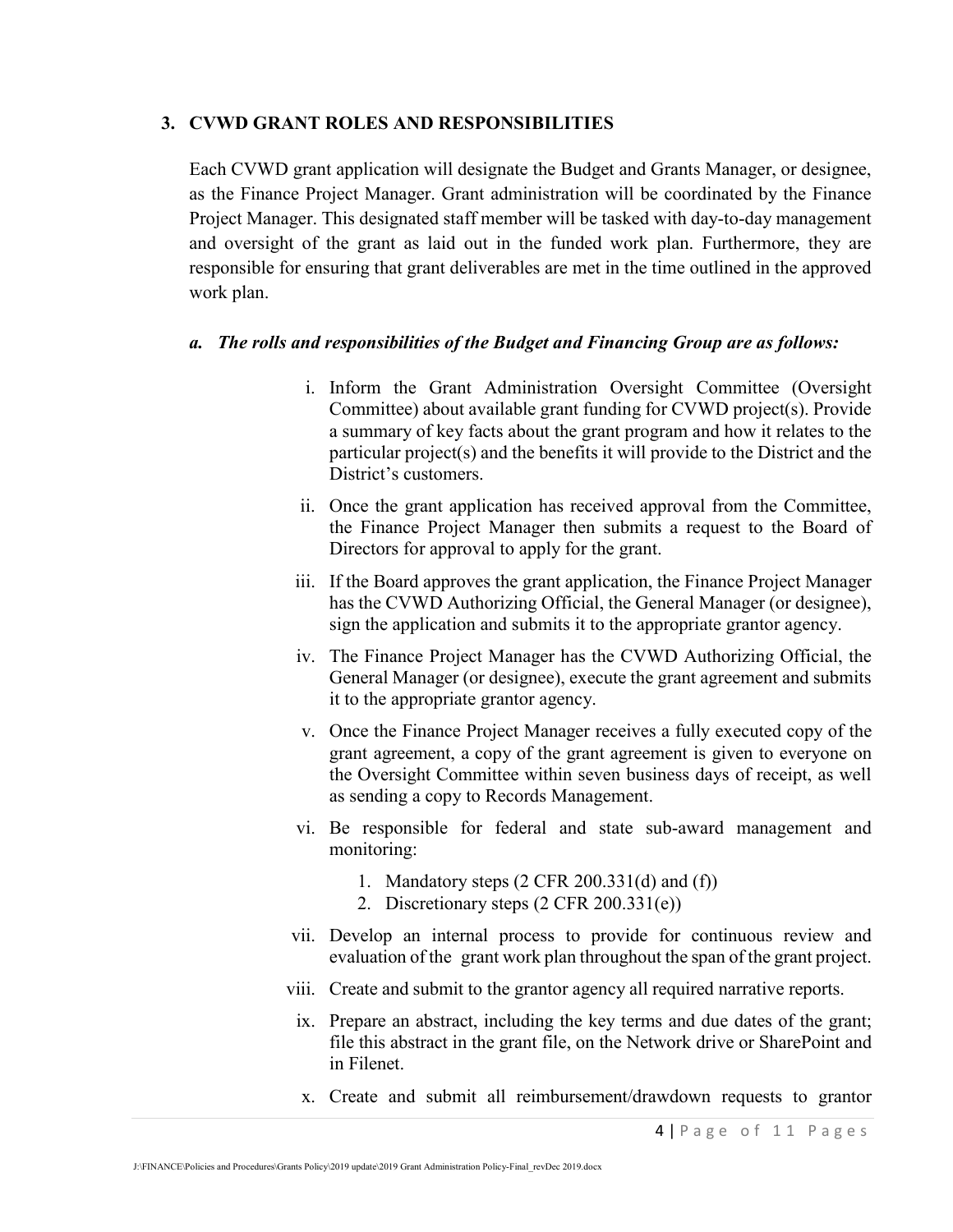agencies within the requirements of the grant agreement and send it to Accounting for tracking.

- xi. Monitor all grant-charged costs and cost allocations and sign-off on their coding.
- xii. Upon receipt grant funds, a check request is prepared for accounting to process payment to sub-recipients in the reimbursement request.
- xiii. Update and maintain the Grants Status tracking sheet for the monthly GM's report.
- xiv. Develop an internal process for the closing of grant projects to ensure compliance with closeout activities as outlined in the Notice of Award document.
- xv. Maintain all grant-related source documentation for audit purposes.

## *b. The roles and responsibilities of the Engineering Project Managers (or designees) are as follows:*

- i. Preparing a project description and assisting with the preparation of the technical package to be included with the grant application.
- ii. Preparing cost estimates to be included with the grant application.
- iii. Provide PER and plans and specifications as required by the granting agency.
- iv. Preparing "Special Agreements" or "Consolidation Agreements", or coordinating with Development Services to prepare, based on the project description, cost estimates, fees, etc.
- v. Coordinate with Environmental Services for the necessary CEQA/NPA documentation for the grant application.
- vi. Nominating projects to the Oversight Committee for consideration of grant funding.
- vii. Ensuring that the project is included in the Capital Improvement Program.
- viii. Administer the design and construction of the project, once the grant is awarded.
- ix. Ensure that sub-contractors and sub-recipients are not currently suspended from the California DIR or on the federal exclusion list.

#### *c. The roles and responsibilities of the Controller and Accountants are as follows:*

i. Upon the award of a federal grant to the District, Controller (or designee) will contact the District's audit firm so that the audit firm can provide the Finance Project Manager and lead Department with the critical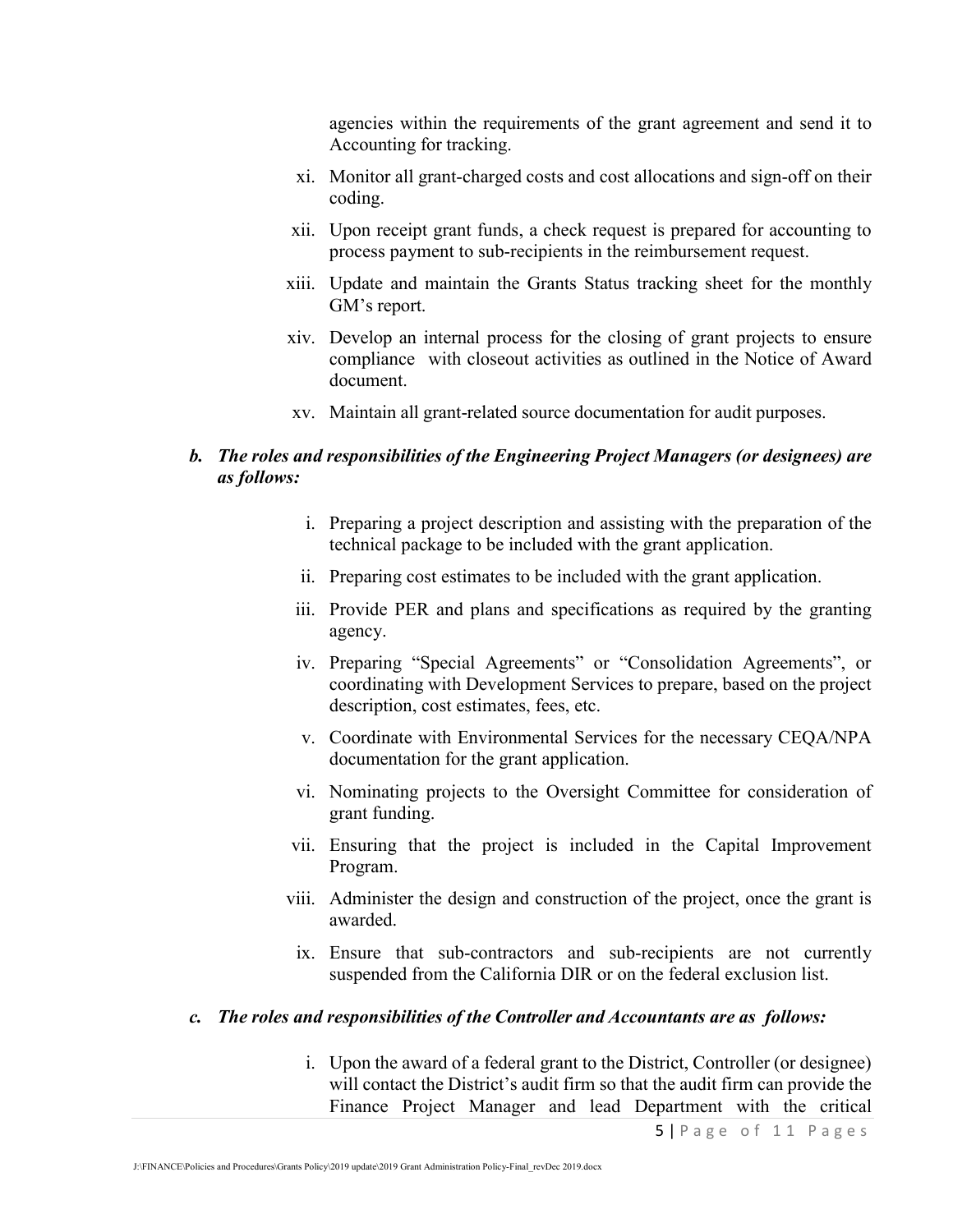compliance requirements that will be evaluated in the Single Audit, State Audit and year-end Financial Audit.

- ii. The Accounting Department will create internal invoices in the District's financial software to track all grant reimbursement requests. When funds are received, Accounting will record the funds against the correct invoice.
- iii. The Controller and Accountants will resolve any outstanding questions on the SEFA (Schedule of Expenditure of Federal Awards) and SESA (Schedule of Expenditure of State Awards) to be prepared for the interim and year-end audits.
- iv. The Accounting Department will conduct regular financial compliance reviews of grant-funded activities and associated costs at least twice a year, at mid-year and year-end.

## **4. AUTHORIZED ORGANIZATIONAL REPRESENTATIVE**

An Authorized Organizational Representative (AOR), also commonly called an "Authorized Signatory," is the individual who is authorized to sign all grant applications and Notice of Award documents on behalf of the grantee. The General Manager or designee is CVWD's Authorized Organization Representative. The General Manager is authorized, without further Board approval, to sign and submit all grant applications that are less than or equal to \$500,000. All grant applications exceeding \$500,000 will require Board approval.

# **5. INITIAL PROJECT MEETING**

Within 30 days of receipt of grant award agreement and authorization from the CVWD General Manager to begin project activities, the Finance Project Manager shall convene a "kick-off" meeting with all appropriate CVWD personnel that will be involved in the grant activities.

- i. Review all funding agency requirements with project staff including applicable regulations and record-keeping and reporting requirements.
- ii. Address any staff issues and concerns with the grant work plan. Identify potential problems in grant implementation and create contingency plans.
- iii. Create an implementation timeline/schedule for the grant work plan; clearly define roles, responsibilities and related activities assigned to specific personnel.
- iv. Set up a calendar of due dates for all narrative and fiscal reports.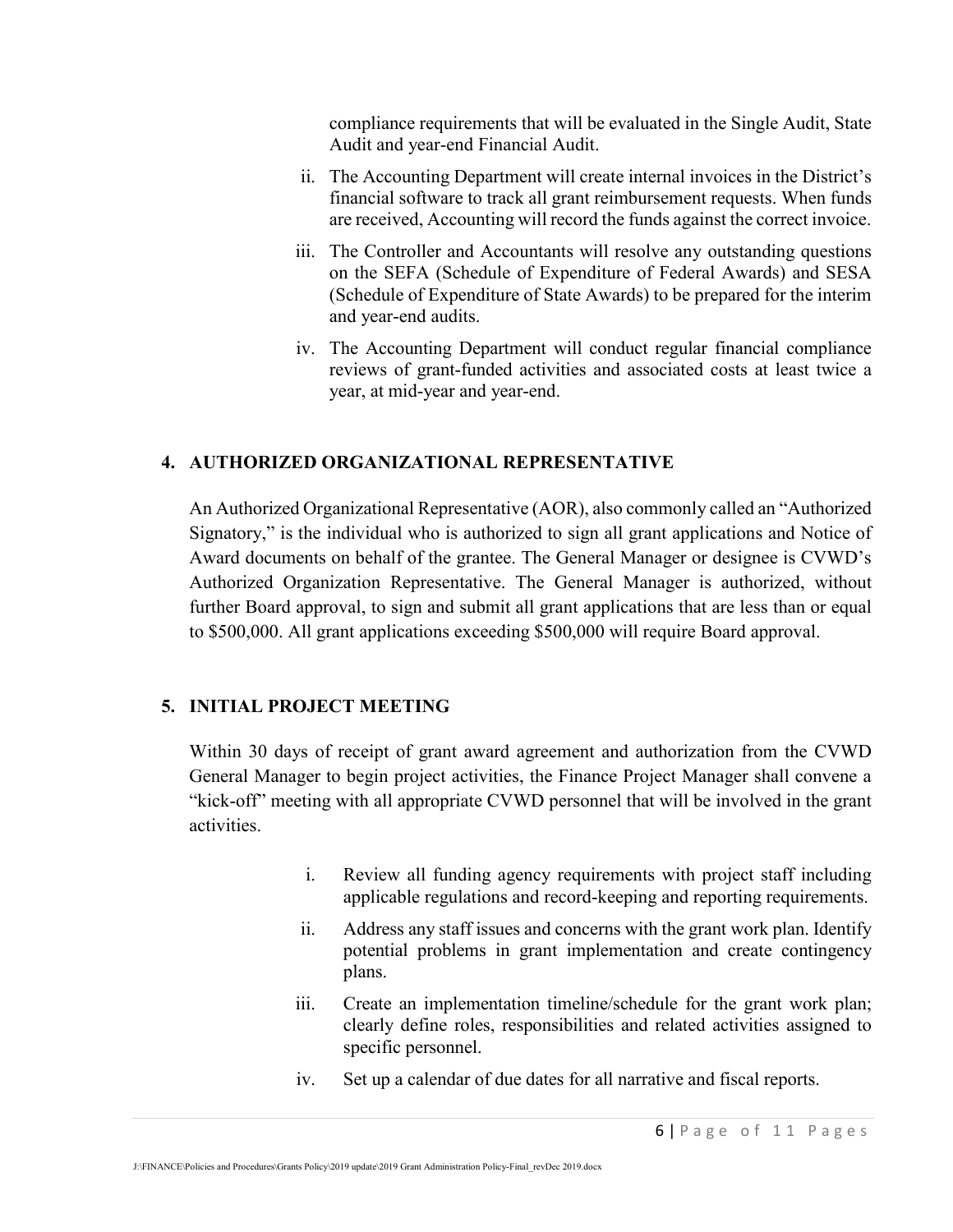- v. Set up a master project grant file, including project number(s), consisting of:
	- 1. Original grant application
	- 2. Abstract of the grant, including key terms and due dates of the grant
	- 3. Award letter & special conditions
	- 4. Implementation schedule
	- 5. Required reports and their due dates
	- 6. Modification documents
	- 7. Monthly fiscal reports on grant activities
	- 8. Miscellaneous Correspondence with funding agency
	- 9. Subrecipient agreements, if any, including risk analysis, monitoring plan, copies of their prior audits and/or Single Audits, etc.

## **6. SUBRECIPIENT MONITORING**

A subrecipient is a nonfederal entity that receives a subaward from a pass-through entity to carry out part of a grant program. In some cases, the District will be the lead agency on a grant. The District will act as the pass-through agency when there are subawards that will be carried out by other agencies. In general, they are fixed amount awards. The Budget and Grants Manager should prepare a Subrecipient Agreement, in accordance with legal counsel. The Agreement will include requirements to determine whether there has been compliance with the terms and conditions of the award, access to subrecipient's records and audits, and requirements for reimbursement submittal. The Agreement should be signed by the responsible party for subrecipient agency and by the District's Authorized Organizational Representative.

## **7. ALLOWABLE COSTS MONITORING**

Expenses under federal programs are governed by the Federal cost principles contained in 2 CRF Part 200 Subpart E – Cost Principles. The District is committed to ensuring that costs claimed under all grant awards follow these cost principles as well as any special terms and conditions contained in the award.

The District will maintain a system of internal controls over grant expenses to ensure that awards are expended only for allowable activities. Those controls will meet the following general criteria:

*a. Be necessary and reasonable for proper and efficient program administration and*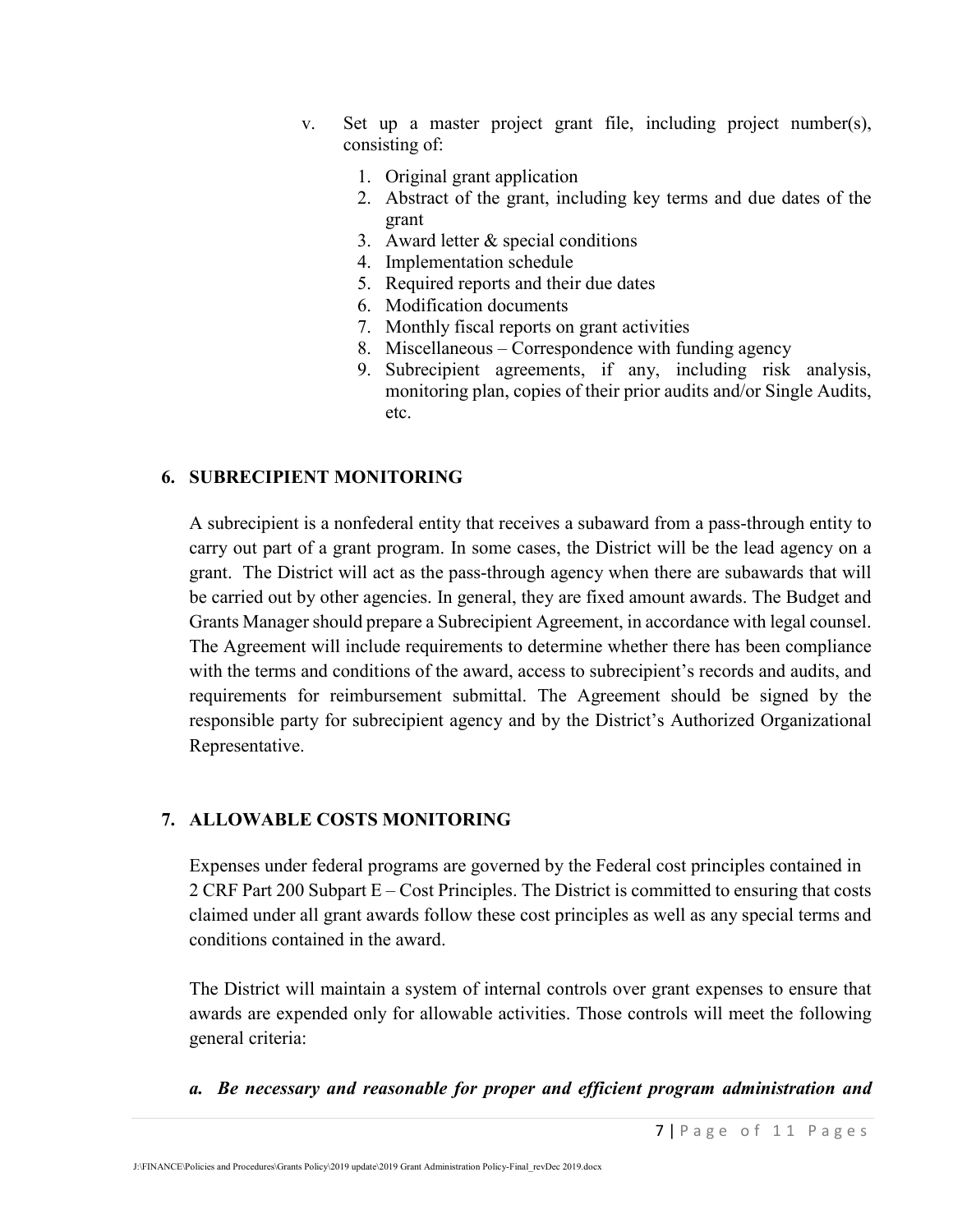*performance of the award and be allocable to under these guidelines. A cost is reasonable if, in its nature and amount, it does not exceed that which would be incurred by a prudent person under the circumstances prevailing at the time the decision was made to incur the cost. In determining the reasonability of a given cost, consideration shall be given to:*

- i. Whether the cost is ordinary and necessary to the operation of the District or the performance of the award
- ii. Whether it conforms to any limitations or exclusions outlined in the award as to types or amount of cost items
- iii. Whether it is consistent with policies and procedures that apply uniformly to both grant-financed and other activities of the District
- iv. Whether it is in accordance with generally accepted accounting principles
- v. Ensuring it not be included as a cost or used to meet cost sharing or matching requirements of any other grant-funded program in either the current or prior period
- vi. Whether it is adequately documented
- vii. Whether it was incurred in accordance with the District's Procurement **Policy**

## *b. Below is a partial list of specific costs that have been identified as unallowable on grant awards. This list is not all-inclusive, for further guidance please review the Uniform Guidance, General Provisions for Selected Items of Cost 200.420-200.475.*

- i. Advertising costs including promotional items and memorabilia unless it is for program outreach and other specific purposes to meet the requirements of the award
- ii. Alcoholic beverages
- iii. Bad debts
- iv. Contributions and donations
- v. Credit card processing fees
- vi. Dues and memberships
- vii. Entertainment
- viii. Fines, penalties, damages, and other settlements
- ix. Food other than the standard per diem
- x. Gifts, prizes, awards
- xi. Goods or services for the personal use of employees
- xii. Lobbying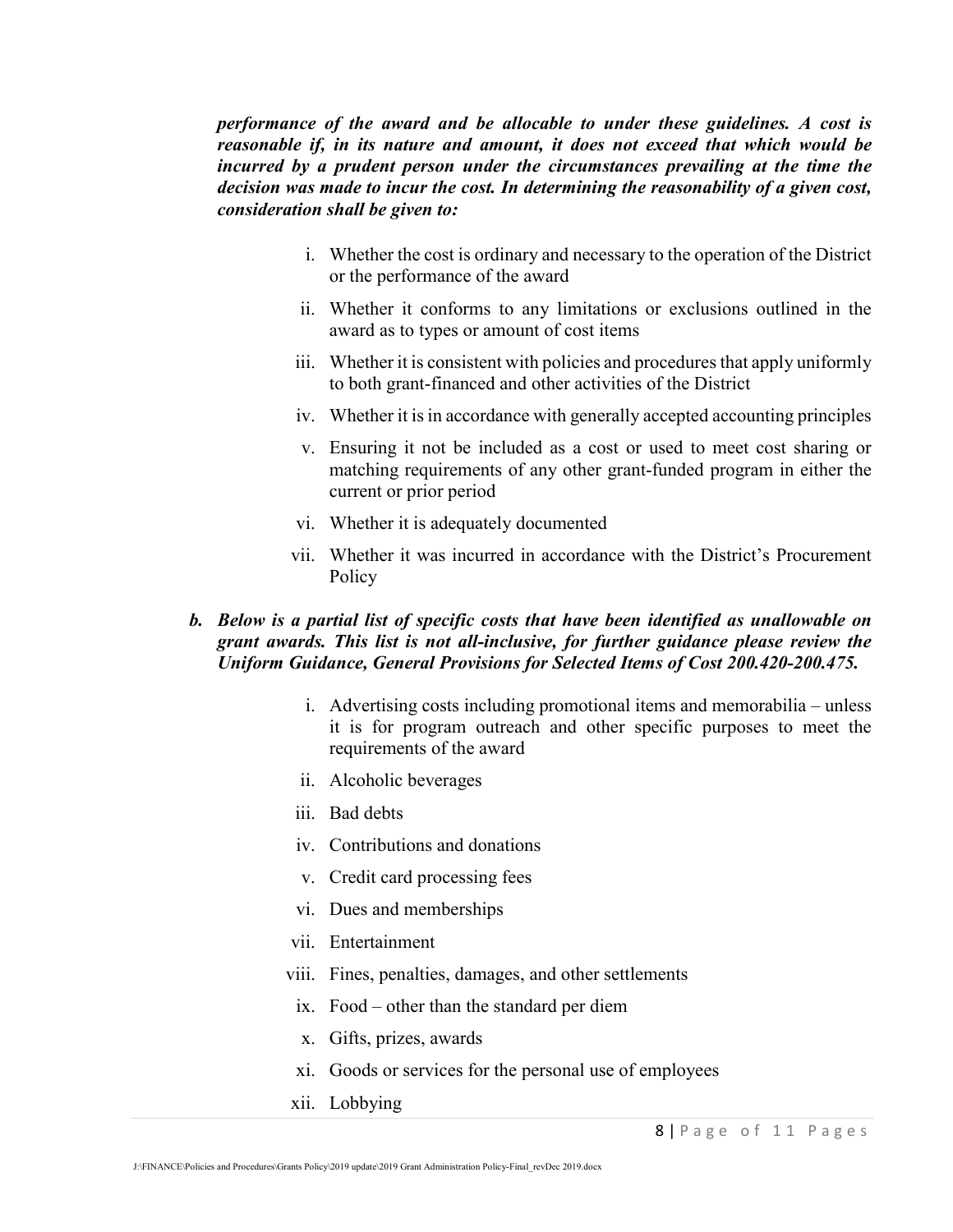#### *c. Personnel Costs*

All personnel who work on a grant award should ensure that their time is correctly allocated on their electronic timesheet to the appropriate work order and/or project identification number assigned to the grant award.

In addition, a monthly certification must be signed by the employee or his/her supervisor with firsthand knowledge that the employee worked on the project.

# **8. CASH MANAGEMENT PROCEDURE**

Cash drawdowns or reimbursement requests must comply with the applicable requirements that pertain to 2 CRF Part 200.303 and 200.305.

For awards where the District will be paid in advance, the advance payment must be limited to the minimum amount needed and be timed with actual, immediate cash requirements in carrying out the purpose of the award. The District must then make timely payments to contractors in accordance with the provisions of the contract.

For awards where the District will be reimbursed, all required documentation must be presented for costs incurred.

Interest earned on advance payments may be retained by the District up to \$500 per year. Any additional interest earned on a Federal advance payment must be remitted to the Department of Health and Human Services Payment Management System per the Uniform Guidance. This will be reconciled and reported every October by the Controller and Accountant

## **9. INDIRECT COST ALLOCATION**

The District has not prepared a Negotiated Indirect Cost Rate Agreement (NICRA) for submittal to the Federal Government; therefore, the District will elect to use the de minimis rate of 10% of modified total direct costs.

#### **10. GRANT REPORTING PROCEDURES / MANAGEMENT PROCEDURES**

The Notice of Grant Award (NGA) package for all grants will contain information on reporting requirements for grant-funded projects. Reporting requirements will differ among funding agencies, and reports may be required on a monthly, quarterly, bi-annual, or annual basis. General reporting types are for performance, financial, or closeout. Performance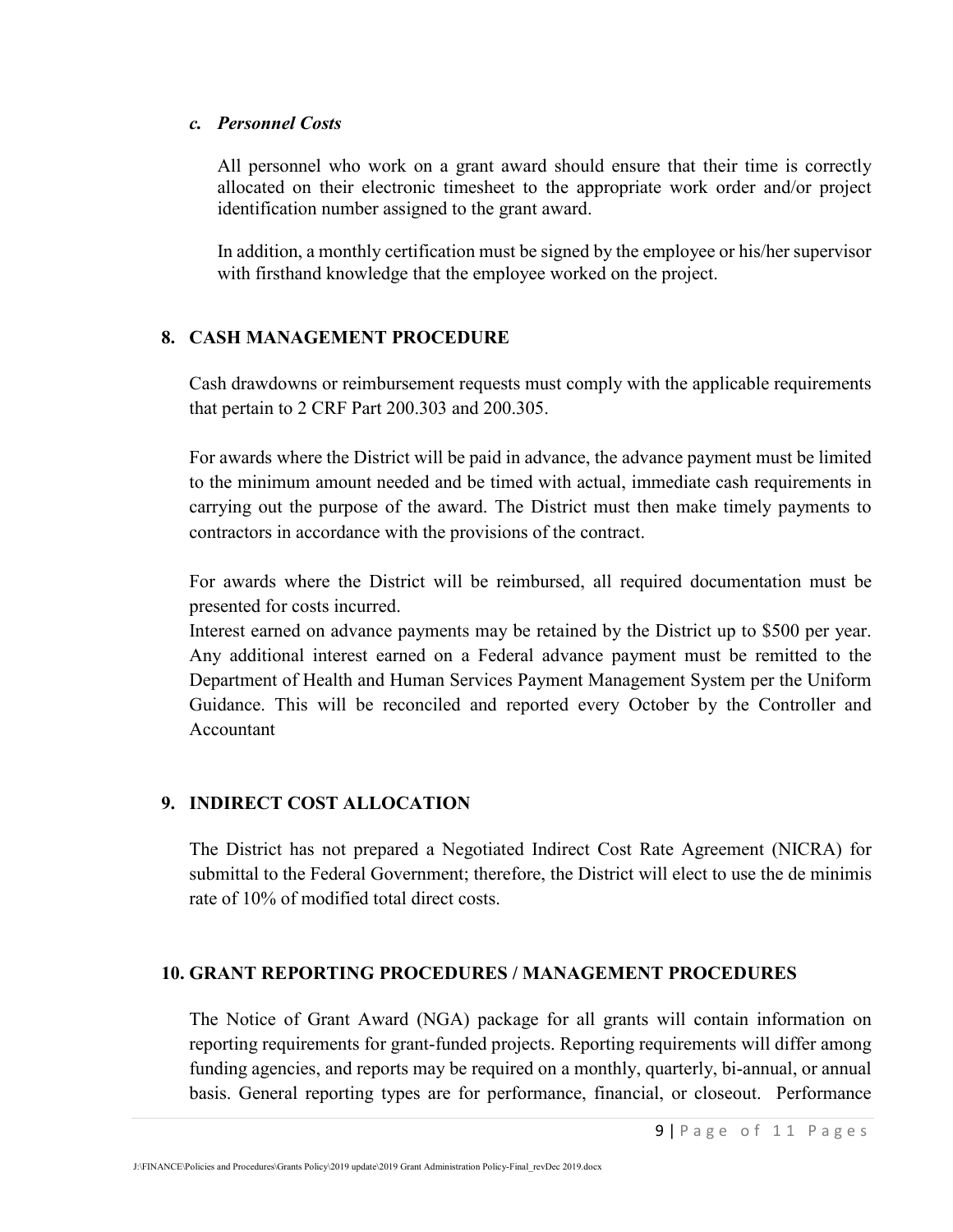reporting is subjective to the activities during a specific reporting period, which usually includes a project summary, status, any problems encountered, and a financial summary. Financial forms may be specific to the agency. It is the Budget and Grant Manager's responsibility to ensure that all required reports are submitted to the funding agency before their respective due dates.

Each report should be reviewed by another member of the Budget and Financing Division. The review should ensure that all costs are allowable, the amount being requested is reasonable, and the report meets professional standards for grammar and punctuation.

*Failure to submit required reports on time or failure to submit accurate reports can negatively affect current and future funding from the funding agency.*

## **11. GRANT CLOSEOUT PROCEDURE**

The Notice of Grant Award will state the period of the grant-funded project and will state the last date of the project period. The closeout of a grant-funded project must be completed in a timely manner and consist of all required reports as stated in the NGA. The closeout of a grant does not negate any additional requirements for reporting of property purchased with grant funds, grant records retention, or financial accountability. If any grant funds have not been expended during the approved grant project period, they must be returned to the funding agency. During the closeout of any grant-funded project, the following procedure should be followed:

- i. Review final supplies, materials, or equipment purchases. Additional charges made after the closeout date will be disallowed by the funding agency.
- ii. Review all required reports previously submitted to the funding agency to verify accuracy (all required reports should be contained in the grant file).
- iii. Ensure all project staff effort has been correctly accounted for and is contained in the grant file.
- iv. Schedule a grant closeout meeting with the project staff to review all information in the grant file for accuracy.
- v. Send the closed grant file to the appropriate location and verify with Document Control that all grant-related documents have been scanned into Filenet. The retention period for grant records is *PERMANENT*.